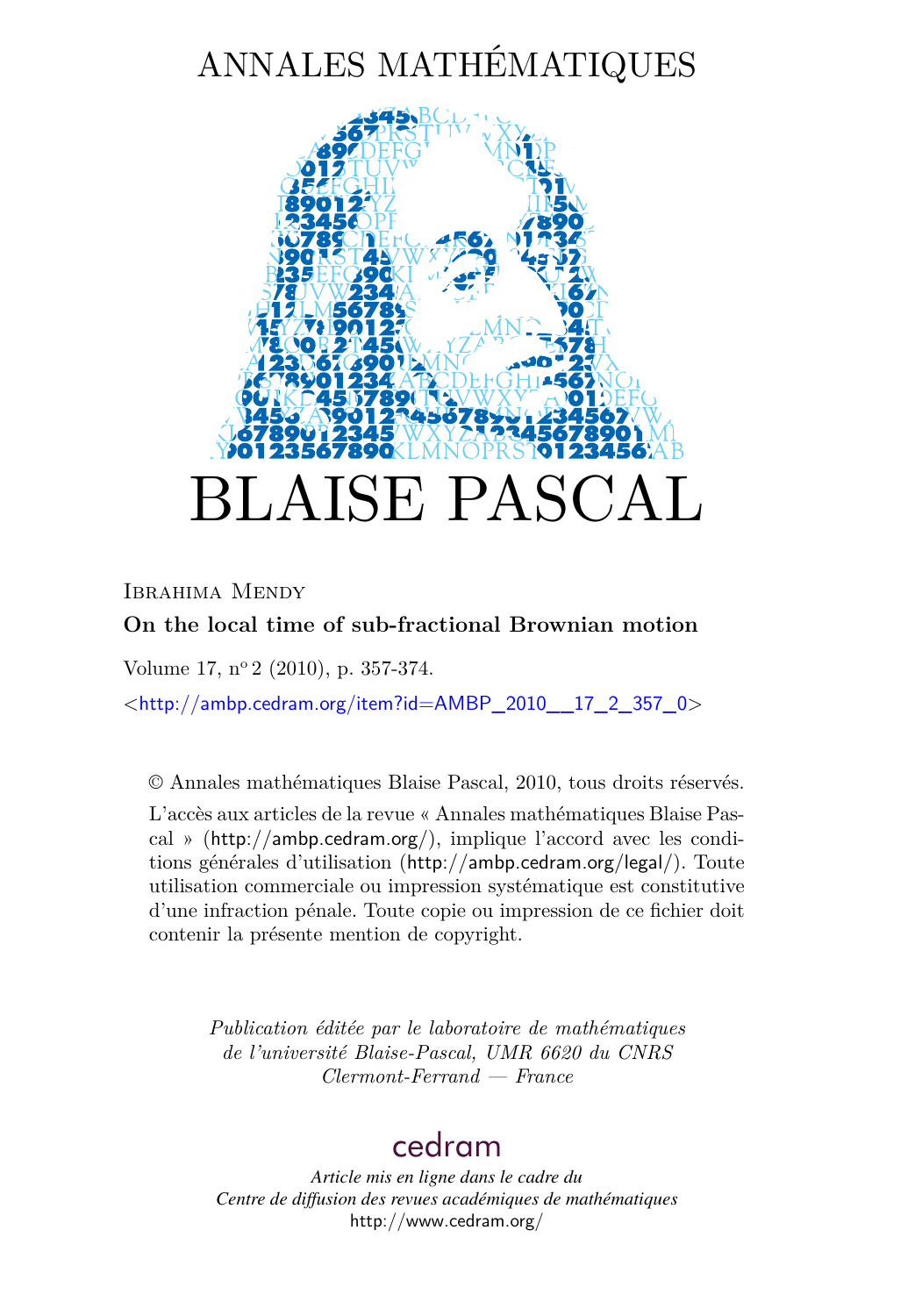Annales mathématiques Blaise Pascal **17**, 357-374 (2010)

## **On the local time of sub-fractional Brownian motion**

#### Ibrahima Mendy

#### **Abstract**

 $S^H = \{S_t^H, t \geq 0\}$  be a sub-fractional Brownian motion with  $H \in (0, 1)$ . We establish the existence, the joint continuity and the Hölder regularity of the local time  $L^H$  of  $S^H$ . We will also give Chung's form of the law of iterated logarithm for *S <sup>H</sup>*. This results are obtained with the decomposition of the sub-fractional Brownian motion into the sum of fractional Brownian motion plus a stochastic process with absolutely continuous trajectories. This decomposition is given by Ruiz de Chavez and Tudor [\[10\]](#page-17-0).

#### 1. **Introduction**

The intuitive idea of a local time  $L(t, x)$  for a process X is that  $L(t, x)$ measures the amount of time *X* spends at the level *x* during the interval [0*, t*]. We are concerned in this paper with the existence and regularity of the local time of the sub-fractional Brownian motion (Sub-fBm). We will also give Chung's form of the law of iterated logarithm for *S H*.

Sub-fractional Brownian motion  $S^H = \{S_t^H, t \ge 0\}$  is a centered Gaussian process with covariance function

$$
\mathbb{E}[S_s^H S_t^H] = s^H + t^H - \frac{1}{2}[(s+t)^H + |s-t|^H]
$$

where  $H \in (0, 2)$ . This process was introduced by Bojdecky et al [\[8\]](#page-16-0) as an intermediate process between standard Brownian motion and fractional Brownian motion. Recall that fractional Brownian motion (fBm for short)  $B^H = \{B^H_t, t \geq 0\}$  is a centered Gaussian process with covariance function

$$
\mathbb{E}[B_s^H B_t^H] = \frac{1}{2}(s^H + t^H - |s - t|^H)
$$

Keywords: Sub-fractional Brownian motion, local time, local nondeterminism, Chung's type law of iterated logarithm.

Math. classification: 60G15, 60G17, 60G18.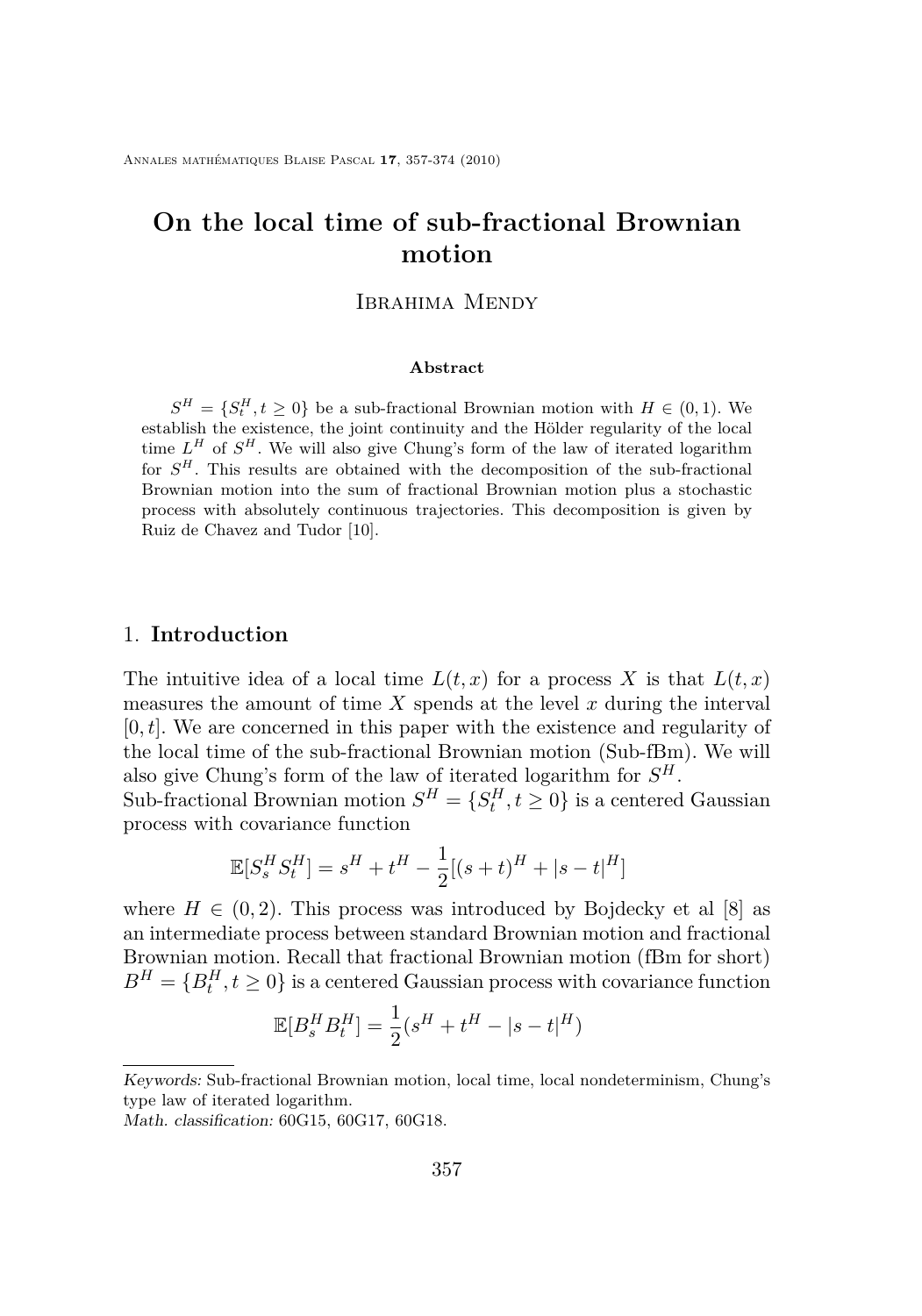where  $H \in (0, 2)$ . Note that both fBm and Sub-fBm are standard Brownian motion for  $H = 1$ . For  $H \neq 1$ , Sub-fBm preserves some of main properties of fBm, such as long-range dependence, but its increments are not stationary, they are more weakly correlated on non-overlapping intervals than fBm ones, and their covariance decays polynomially at a higher rate as the distance between the intervals tends to infinity. For a more detailed discussion of Sub-fBm and its properties we refer the reader to Bojdecky et al [\[8\]](#page-16-0). Some properties of this process have also been studied in Tudor [\[21\]](#page-18-0) and [\[22\]](#page-18-0).

In [\[10\]](#page-17-0) the authors obtain the following equality in law

$$
S_t^H \stackrel{d}{=} C_1 X_t^H + B_t^H \tag{1.1}
$$

where  $C_1 = \sqrt{\frac{H}{2\Gamma(1-H)}}$ ,  $H \in (0,1)$ ,  $X_t^H = \int_0^\infty (1 - e^{-\theta t}) \theta^{-\frac{H+1}{2}} dW_{\theta}$  and standard Brownian motion *W* and fractional Brownian motion *B<sup>H</sup>* are independents. The centered Gaussian process  $X^H = \{X_t^H, t \geq 0\}$  is introduced by Lei and Nualart [\[17\]](#page-17-0) in order to obtain a decomposition of bifractional Brownian motion into the sum of a transformation of  $X_t^H$  and a fBm. We will establish our results by using an approach based on the concept of local nondeterminism (LND for simplicity), introduced by Berman [\[6\]](#page-16-0) to unify and extend his earlier works on the local times of stationnaire Gaussian processes. The joint continuity as well as Hölder conditions in both the space and the (time) set variable of the local time of locally nondeterministic (LND) Gaussian process and fields have been studied by Berman [\[4\]](#page-16-0) and [\[6\]](#page-16-0), Pitt [\[20\]](#page-18-0), Kôno [\[15\]](#page-17-0), Geman and Horowitz [\[13\]](#page-17-0), and recently by Csörgo, Lin and Shao [\[11\]](#page-17-0) and [\[23\]](#page-18-0). Recently, Boufoussi, Dozzi and Guerbaz [\[9\]](#page-17-0) and Guerbaz [\[14\]](#page-17-0) have studied respectively the local time of the multifractional Brownian motion (mBm) and the local time of the filtered white noises. Th multifractional Brownian motion extend the fBm in the sens that its Hurst parameter is not more constant, but a Hölder function of time. The paper is organized as follows. Section 2 contains a brief review on the local times of Gaussian processes and Berman's concept of local nondeterminism. In section 3 we prove the existence of a square integrable version of the local time, the joint continuity and Hölder regularity in time and in space. Chung's form of the law of iterated logarithm for Sub-fBm is obtained in section 4, which is applied to derive a lower bound for local moduli of continuity of local times of Sub-fBm. Will use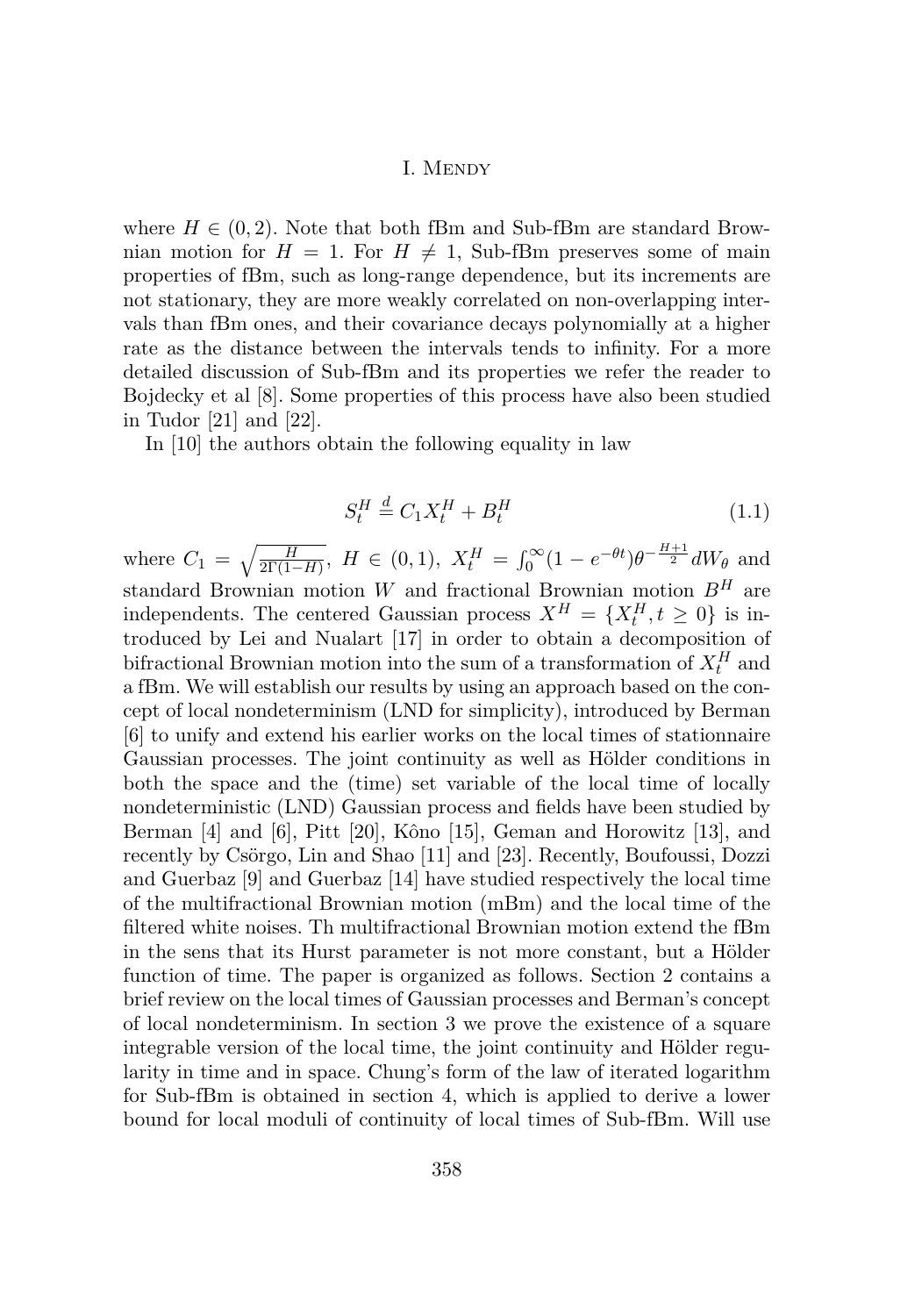$C, C_1, \ldots$  to denote unspecified positive finite constants which may not necessary be the same at each occurrence.

#### 2. **Preliminaries**

We recall some aspects of local times and we refer to the paper of Geman and Horowitz [\[13\]](#page-17-0) for an insightful survey local times. Let  $X = \{X(t), t\geq 0\}$ 0*}* be a real valued separable random process with Borel sample functions. For any Borel set *B* of the real line, the occupation measure of *X* is defined as follows

$$
\mu(A, B) = \lambda \{ s \in A : X(s) \in B \} \ \forall \ A \in \mathcal{B}(\mathbb{R}^+),
$$

and  $\lambda$  is the Lebesgue measure on  $\mathbb{R}^+$ . If  $\mu(A, .)$  is absolutely continuous with respect to the Lebesgue measure on  $\mathbb{R}$ , we say that *X* has local times on *A* and define its local time, *L*(*A, .*), as the Radon-Nikodym derivative of  $\mu(A,.)$ . Here x is the so-called space variable, and A is the time variable. The existence of jointly continuous local time reveals information on the fluctuation of the sample paths of process itself [\[1,](#page-16-0) Chap 8]. There are several approach for proving the joint continuity of the local times, one of them is the Fourier analytic method developed by Berman to extend his early works on the local times of stationary Gaussian processes. The main tool used in Berman's approach (see Berman [\[6\]](#page-16-0)) is the local nondeterminism. We give a brief review of the concept of local nondeterminism, more informations on the subject can be found in [\[6\]](#page-16-0). Let *J* be an open interval on *t* axis. Assume that  $\{X(t), t \geq 0\}$  is a zero mean Gaussian process without singularities in any interval of length  $\delta$ , for some  $\delta > 0$ , and without fixed zeros; i.e. there exists  $\delta > 0$  such that

$$
(\mathcal{P})\left\{\begin{array}{rcl}\mathbb{E}(X(t)-X(s))^2&>0, \text{whenever}&0<|t-s|<\delta\\\mathbb{E}(X(t))^2&>0, \text{for}&t\in J.\end{array}\right.
$$

To introduce the concept of local nondeterminism, Berman defined the relative conditioning error,

$$
V_m = \frac{Var\{X(t_m) - X(t_{m-1})/X(t_1), \dots, X(t_{m-1})\}}{Var\{X(t_m) - X(t_{m-1})\}},
$$
\n(2.1)

where, for  $m \geq 2, t_1, \ldots, t_m$  are arbitrary points in *J* ordered according to their indices, i.e.  $t_1 < t_2 < \cdots < t_m$ . We say that the process X is locally nondeterministic (LND) on *J* if for every  $m \geq 2$ ,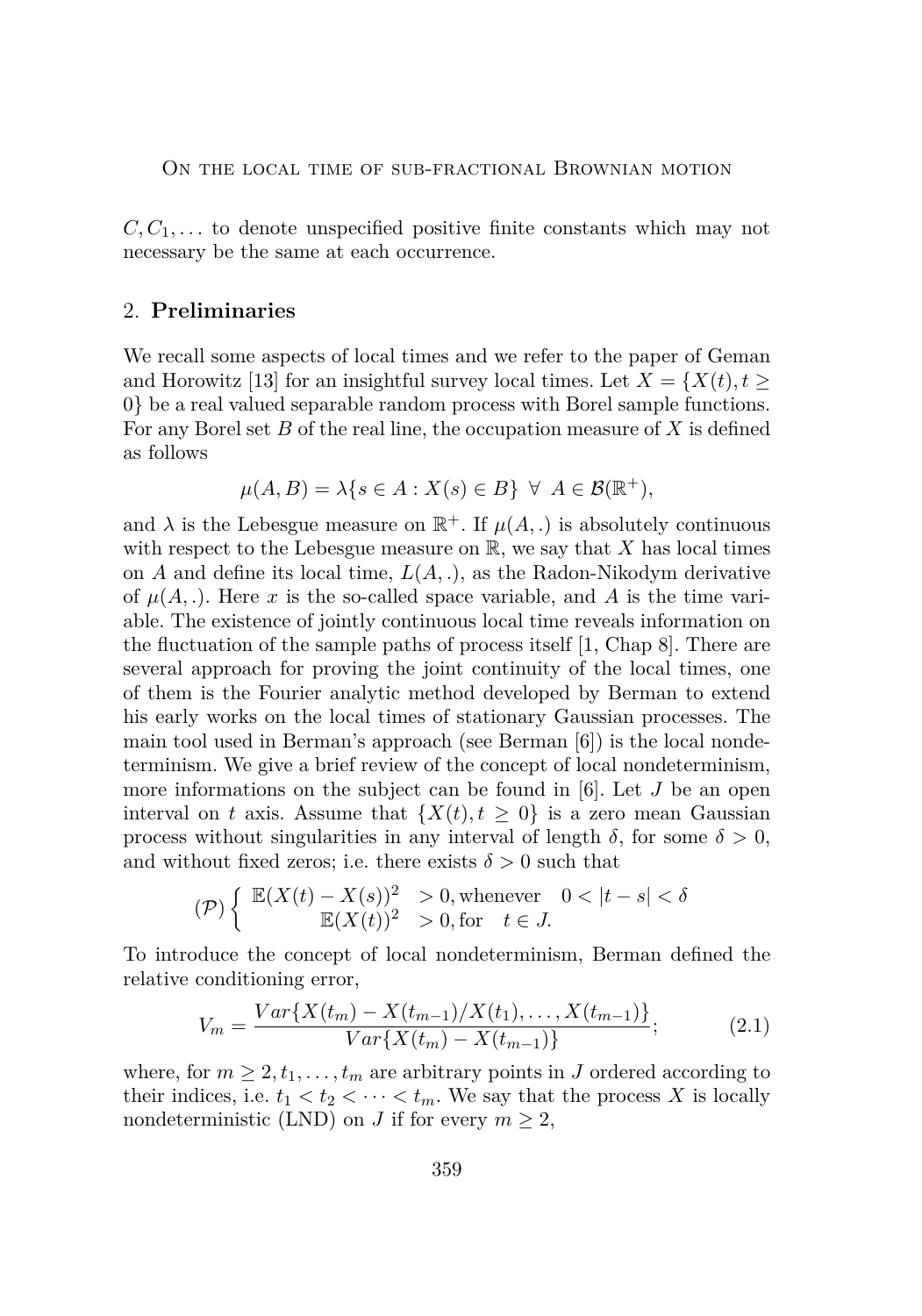$$
\liminf_{c \searrow 0^+, 0 < t_m - t_1 < c} V_m > 0.
$$
\n(2.2)

<span id="page-4-0"></span>This condition means that a small increment of the process is not almost relatively predictable on the basis of a finite number of observations from the immediate past. Berman has proved, for Gaussian processes, that the local nondeterminism as characterized as follows.

**Proposition 2.1.** *X is LND if and only if for every integer*  $m \geq 2$ *, there exists positive constants C and δ (both may depend on m) such that*

$$
Var\left(\sum_{j=1}^{m} u_j[X(t_j) - X(t_{j-1})]\right) \ge C_m \sum_{j=1}^{m} u_j^2 Var[X(t_j) - X(t_{j-1})],
$$
 (2.3)

*for all ordered points*  $t_1 < t_2 < \cdots < t_m$  *in J* with  $t_m - t_1 < \delta$ ,  $t_0 = 0$  *and*  $(u_1, u_2, \ldots, u_m) \in \mathbb{R}^m$ .

The proof of this proposition is given in [\[6\]](#page-16-0), Lemmas 2*.*1 and 8*.*1.

#### 3. **Local time of sub-fractional Brownian motion**

The propose of this section is to present sufficient conditions for the existence of the local times of sub-fractional Brownian motion. Furthermore, using the local nondeterminism approach, we show that the local times have a jointly continuous version.

#### 3.1. **Square integrability**

**Theorem 3.1.** *Assume*  $0 \lt H \lt 1$ *. On each (time)-interval* [a, b] ⊂  $[0, +∞[$ *, the Sub-fBm*  $S^H$  *admits a local time*  $L^H([a, b], x)$  *which satisfies* 

$$
\int_{\mathbb{R}} L^H([a,b],x)^2 dx < \infty.
$$

For the proof of Theorem 3.1, we need the following lemma. This result on the regularity of the increments of the Sub-fBm will be the key for the existence and the regularity of local times.

**Lemma 3.2.** *There exists*  $\delta > 0$  *and, for any integer*  $m \geq 1$ *, there exists*  $M_m > 0$ *, such that* 

$$
\mathbb{E}[S_t^H - S_s^H]^m \ge M_m |t - s|^{mH}
$$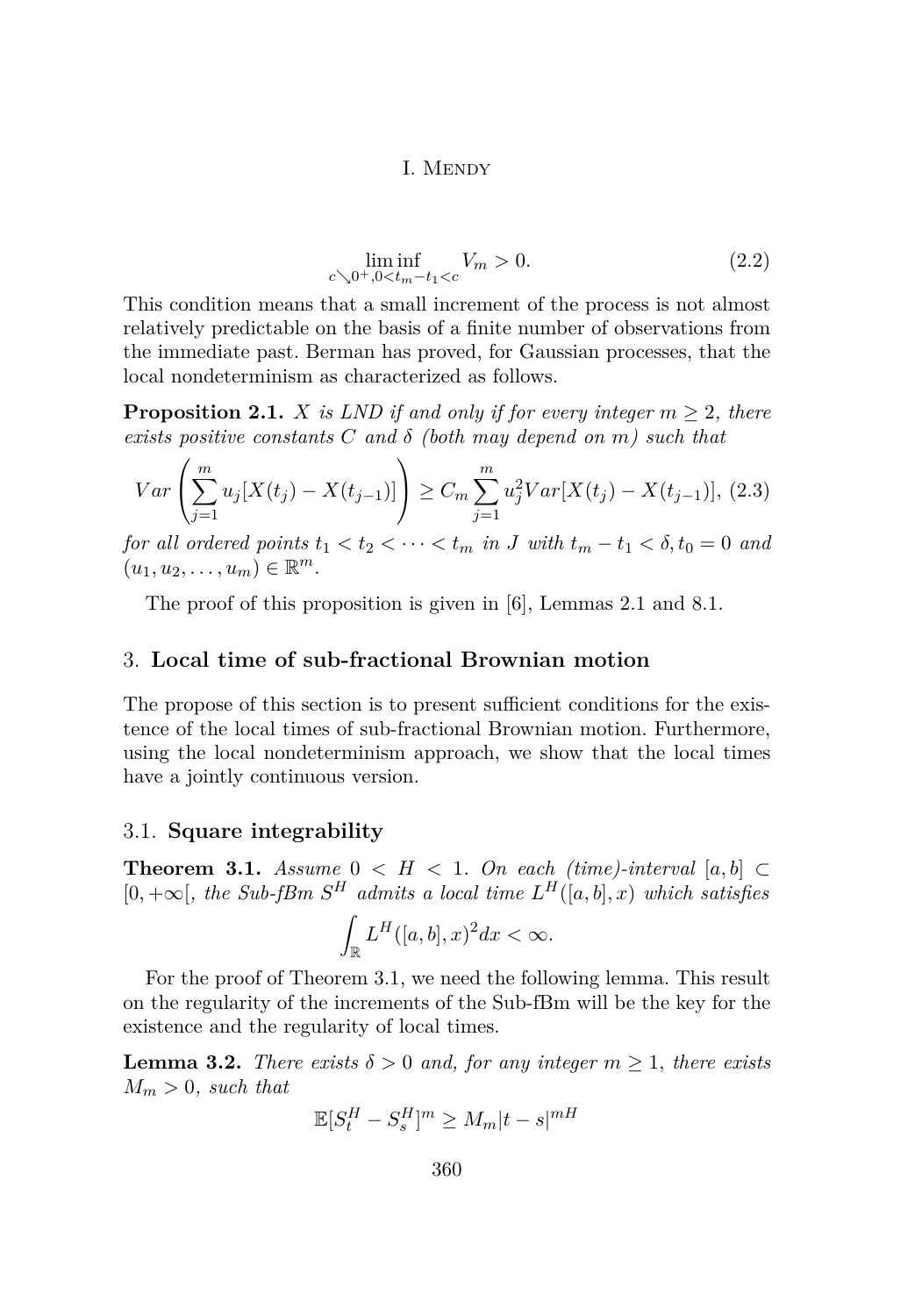### <span id="page-5-0"></span>*for all, s, t such that*  $|t - s| < \delta$ .

*Proof.* We use the decomposition of the Sub-fBm given by Ruiz de Chavez and Tudor [\[10\]](#page-17-0) :

$$
S_t^H \stackrel{d}{=} C_1 X_t^H + B_t^H \tag{3.1}
$$

where  $C_1 = \sqrt{\frac{H}{2\Gamma(1-H)}}$ ,  $H \in (0,1)$ ,  $X_t^H = \int_0^\infty (1 - e^{-\theta t}) \theta^{-\frac{H+1}{2}} dW_{\theta}$  and standard Brownian motion *W* and fractional Brownian motion *B<sup>H</sup>* are independents.

$$
\mathbb{E}[S_t^H - S_s^H]^2 = \mathbb{E}[C_1(X_t^H - X_s^H) + (B_t^H - B_s^H)]^2.
$$

Using the elementary inequality  $(a + b)^2 \geq \frac{1}{2}$  $\frac{1}{2}a^2 - b^2$ , we obtain

$$
\mathbb{E}[S_t^H - S_s^H]^2 \ge \frac{1}{2} \mathbb{E}[B_t^H - B_s^H]^2 - C_1^2 \mathbb{E}[X_t^H - X_s^H]^2
$$
  
 
$$
\ge \frac{C_H}{2} |t - s|^{2H} - C_1^2 \mathbb{E}[X_t^H - X_s^H]^2. \tag{3.2}
$$

Moreover, we have

$$
\mathbb{E}[X_t^H - X_s^H]^2 = \int_0^\infty (e^{-\theta s} - e^{-\theta t})^2 \theta^{-(H+1)} d\theta.
$$

Making use of the theorem on finite increments for the function  $v \mapsto e^{-\theta v}$ , for  $v \in (s, t)$ , there exists  $\alpha \in (s, t)$  such that

$$
\mathbb{E}[X_t^H - X_s^H]^2 = |t - s|^2 \int_0^\infty e^{-2\alpha\theta} \theta^{1-H} d\theta
$$
  
\n
$$
\leq |t - s|^2 \int_0^\infty e^{-2s\theta} \theta^{1-H} d\theta
$$
  
\n
$$
\leq K|t - s|^2
$$
\n(3.3)

where  $K = \sup_{s \in [a,b]} \int_0^\infty e^{-2s\theta} \theta^{1-H} d\theta$ . This last inequality and (3.2) imply that

$$
\mathbb{E}[S_t^H - S_s^H]^2 \ge \frac{C_H}{2} |t - s|^{2H} - C_1^2 K |t - s|^2
$$
  
= 
$$
\left[\frac{C_H}{2} - C_1^2 K |t - s|^{2(1-H)}\right] |t - s|^{2H}.
$$
 (3.4)

Since  $0 < H < 1$ , we can choose  $\delta$  small enough such that for all  $s, t \geq 0$ and  $|t - s| < \delta$  we have

$$
\frac{C_H}{2} - C_1^2 K |t - s|^{2(1 - H)} > 0.
$$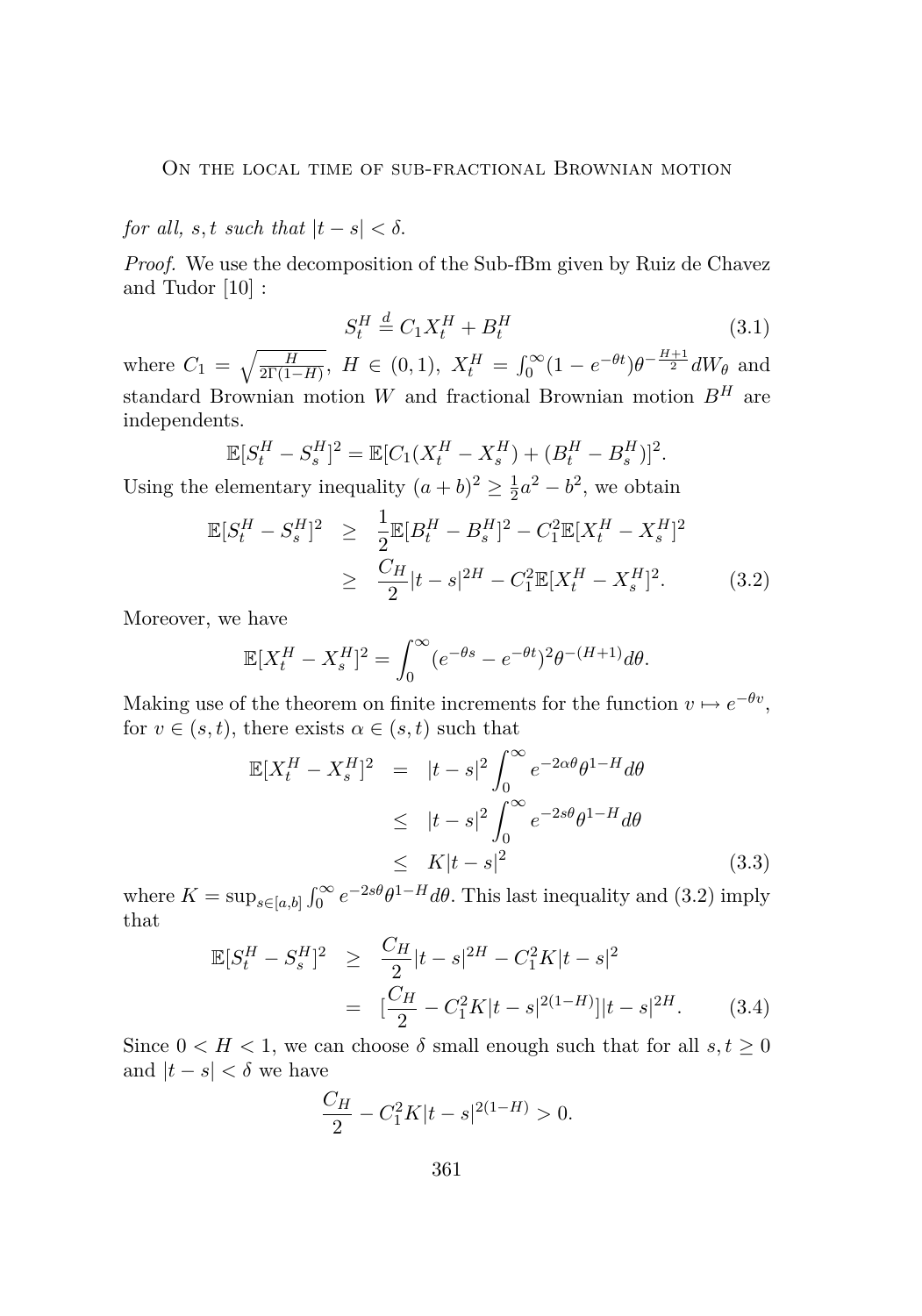#### I. MENDY

Indeed, it suffices to choose  $\delta$  <  $[(\frac{C_H}{2C_1^2 K}) \wedge 1]^{\frac{1}{2(1-H)}}$  and to take  $M =$  $\frac{C_H}{2} - C_1^2 K \delta^{2(1-H)}$ . Finally,

$$
\mathbb{E}[S_t^H - S_s^H]^2 \ge M|t - s|^{2H},
$$

for all *s, t* such that  $|t - s| < \delta$ . Since  $S<sup>H</sup>$  is a centered Gaussian process then we obtain the result.

**Proof of Theorem [3.1](#page-4-0).** Fix  $T > 0$ . It is well known (see Berman [\[4\]](#page-16-0)) that, for a jointly measure zero-mean Gaussian process  $X = \{X_t, t \in [0, T]\}$ with bounded variance, the variance condition

$$
\int_0^T \int_0^T \left( \mathbb{E}[X_t - X_s]^2 \right)^{-\frac{1}{2}} ds dt < \infty
$$

is sufficient for the local time  $L(t, u)$  of X exists on [0, T] almost surely and be square integrable as a function of *u*. For any  $[a, b] \subset [0, +\infty[$  and for  $I = [a', b'] \subset [a, b]$  such that  $|b' - a'| < \delta$ , according to Lemma [3.2](#page-4-0) we have,

$$
\int_{a'}^{b'} \int_{a'}^{b'} \left( \mathbb{E}[S_t^H - S_s^H]^2 \right)^{-\frac{1}{2}} ds dt < \int_{a'}^{b'} \int_{a'}^{b'} |t - s|^{-H} ds dt.
$$

The last integral is finite because  $0 < H < 1$ . Then according to Geman and Horowitz [\[13,](#page-17-0) Theorem 22.1], the conclusion of the theorem holds for any interval  $I \subset [a, b]$  with length  $|I| < \delta$ . Finally, since  $[a, b]$  is finite interval, we can obtain the local time on  $[a, b]$  by a standard patch-up procedure i.e. we partition  $[a, b]$  into  $\bigcup_{i=1}^{n} [a_{i-1}, a_i]$  such that  $|a_i - a_{i-1}| < \delta$ and define  $L^H([a, b], x) = \sum_{i=1}^n L^H([a_{i-1}, a_i], x)$  where  $a_0 = a$  and  $a_n = b$ .  $\Box$ 

#### 3.2. **LND Property of Sub-fBm**

In order to study joint continuity of local time we prove the LND of SubfBm.

**Theorem 3.3.** *Assume*  $0 < H < 1$ *. Then the Sub-fBm*  $S<sup>H</sup>$  *is LND on* [0*, T*]*.*

*Proof.* It is sufficient to prove that the sub-fBm  $S<sup>H</sup>$  satisfies Proposition [2.1.](#page-4-0)

$$
S^{H}(t) \stackrel{d}{=} C_1 X^{H}(t) + B^{H}(t)
$$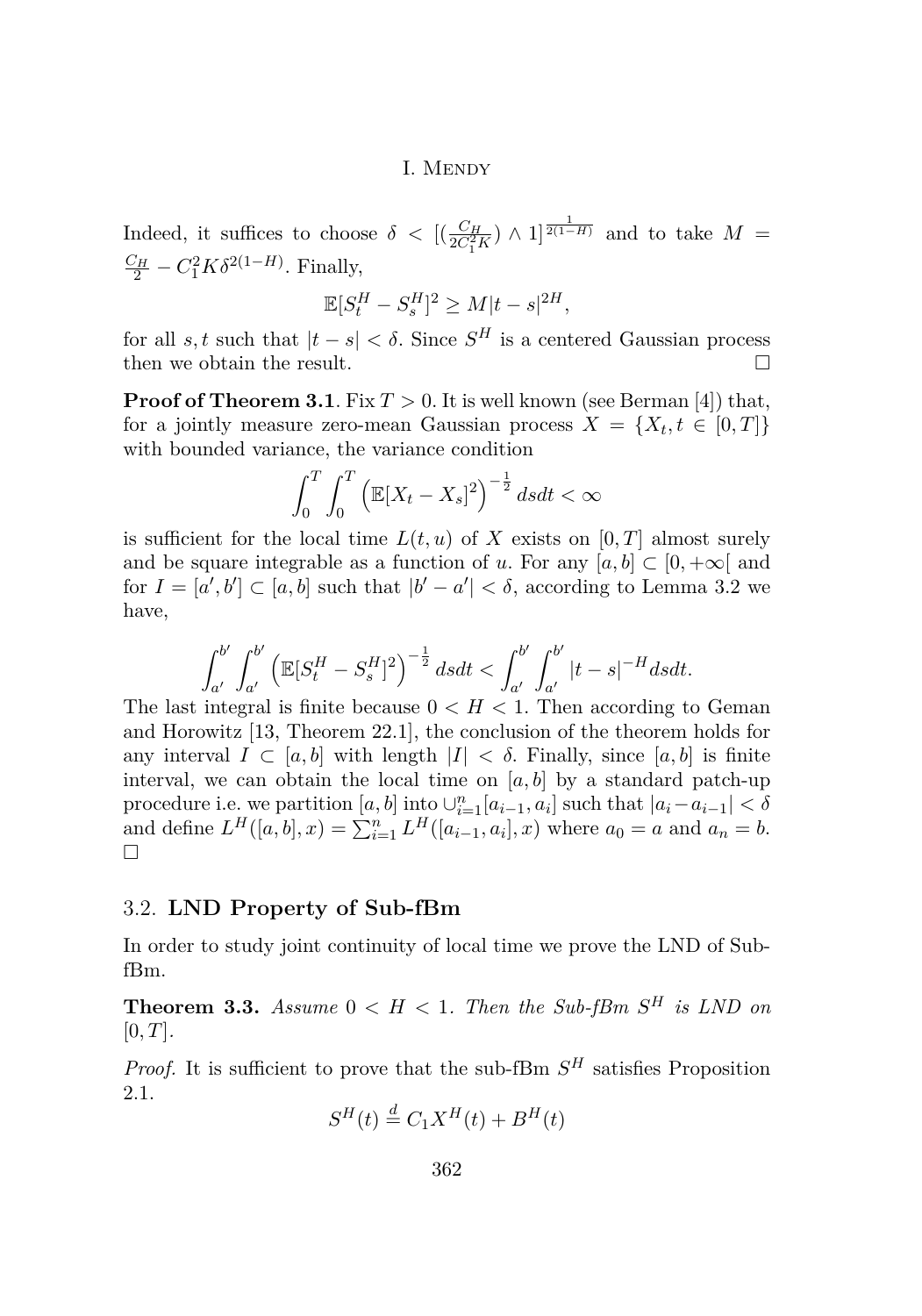#### <span id="page-7-0"></span>ON THE LOCAL TIME OF SUB-FRACTIONAL BROWNIAN MOTION

then

$$
S^{H}(t) - S^{H}(s) = B^{H}(t) - B^{H}(s) + C_{1}(X^{H}(t) - X^{H}(s)).
$$

By using the elementary inequality  $(a + b)^2 \geq \frac{1}{2}$  $\frac{1}{2}a^2 - b^2$ , we obtain

$$
Var\left(\sum_{j=1}^{m} u_j [S^H(t_j) - S^H(t_{j-1})]\right)
$$
  
\n
$$
\geq \frac{1}{2} Var\left(\sum_{j=1}^{m} u_j [B^H(t_j) - B^H(t_{j-1})]\right)
$$
  
\n
$$
- C_1^2 Var\left(\sum_{j=1}^{m} u_j [X^H(t_j) - X^H(t_{j-1})]\right).
$$
 (3.5)

According to Kôno et al. [\[16\]](#page-17-0), the fBm  $B<sup>H</sup>$  is local nondeterministic on  $[0, T]$ , then by Proposition [2.1,](#page-4-0) there exists two constants  $\delta_m > 0$  and  $C_m > 0$  such that for any  $t_0 = 0 < t_1 < t_2 < \cdots < t_m < T$ , with  $t_m - t_1 < \delta_m$ , we have

$$
Var\left(\sum_{j=1}^{m} u_j [S^H(t_j) - S^H(t_{j-1})]\right) \ge
$$
  

$$
\frac{C_m}{2} \sum_{j=1}^{m} u_j^2 Var\left(B^H(t_j) - B^H(t_{j-1})\right)
$$
  

$$
- m C_1^2 \sum_{j=1}^{m} u_j^2 Var\left(X^H(t_j) - X^H(t_{j-1})\right).
$$
 (3.6)

Moreover, we have

$$
\mathbb{E}[X^H(t) - X^H(s)]^2 \le K|t - s|^2. \tag{3.7}
$$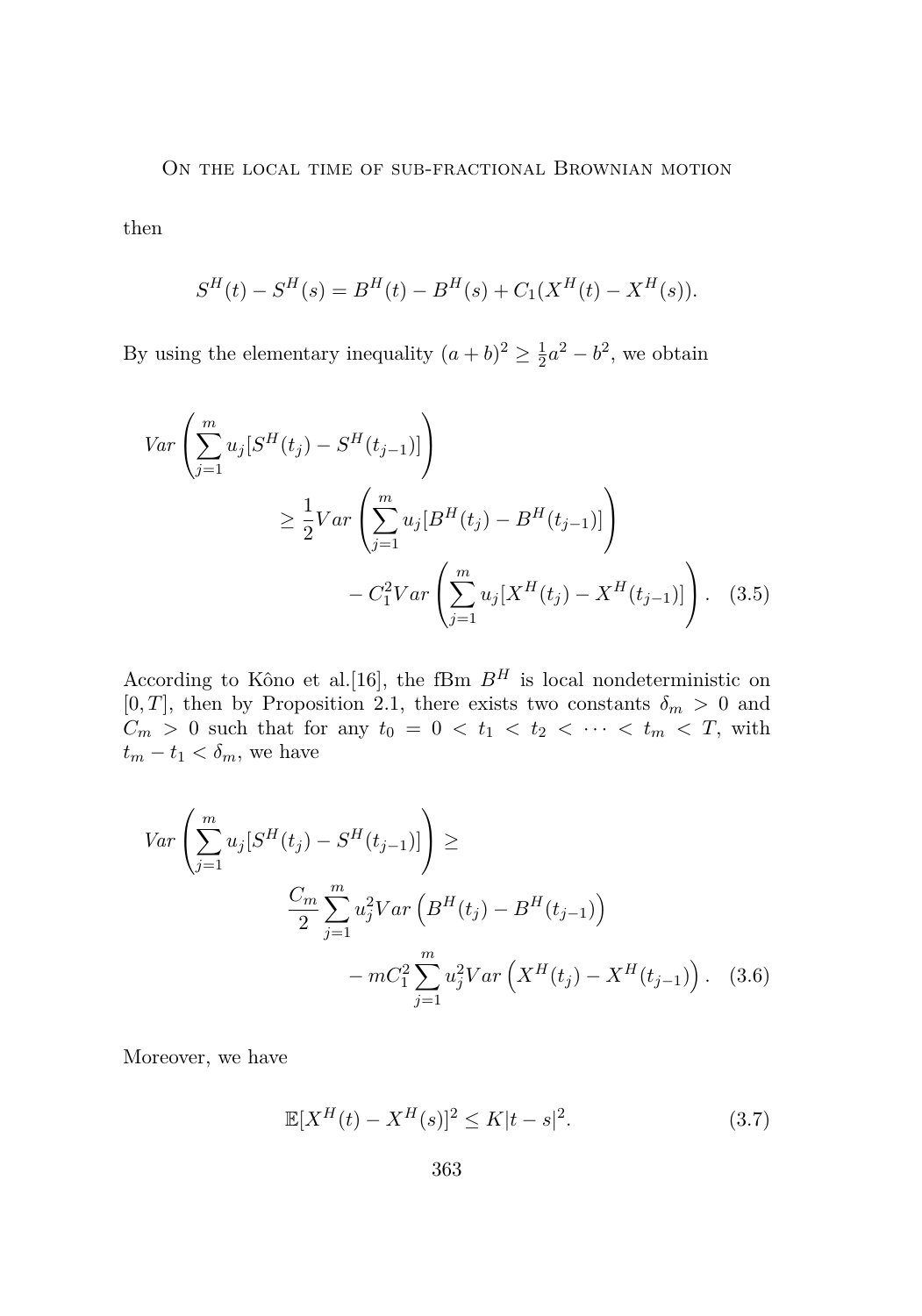<span id="page-8-0"></span>This last inequality imply that [\(3.6\)](#page-7-0) becomes

$$
Var\left(\sum_{j=1}^{m} u_j [S^H(t_j) - S^H(t_{j-1})]\right)
$$
  
\n
$$
\geq \frac{C_m}{2} \sum_{j=1}^{m} u_j^2 |t_j - t_{j-1}|^{2H} - mC_1^2 \sum_{j=1}^{m} u_j^2 |t_j - t_{j-1}|^2
$$
  
\n
$$
\geq \left[\frac{C_m}{2} - mC_1^2 \delta_m^{2(1-H)} K\right] \sum_{j=1}^{m} u_j^2 |t_j - t_{j-1}|^{2H}.
$$
 (3.8)

In addition we have

$$
\mathbb{E}[S^{H}(t) - S^{H}(s)]^{2} \leq 2(\mathbb{E}[B^{H}(t) - B^{H}(s)]^{2} + C_{1}^{2}\mathbb{E}[X^{H}(t) - X^{H}(s)]^{2})
$$
  
\n
$$
\leq K|t - s|^{2} + |t - s|^{2H}
$$
  
\n
$$
\leq (K\delta_{m}^{2(1-H)} + 1)|t - s|^{2H}
$$
  
\n
$$
\leq C(\delta_{m}, H)|t - s|^{2H}. \tag{3.9}
$$

Therefore it suffices now to choose

$$
\tilde{\delta}_m < \left(\frac{C_m}{2mC_1^2K}\right)^{\frac{1}{2(1-H)}} \wedge \delta_m
$$

and to consider

$$
\tilde{C}_m = \frac{1}{C(\delta_m, H)} \left( \frac{C_m}{2} - m C_1^2 \tilde{\delta}_m^{2(1-H)} K \right)
$$

and the theorem is proved.  $\Box$ 

#### 3.3. **Joint continuity and Hölder regularity**

Let  $T > 0$  and  $\mathcal{H}([0,T])$  be the family of interval  $I \subset [0,T]$  of length at most  $\delta$  (the constant appearing in Lemma [3.2\)](#page-4-0). In this paragraph we will apply some results of Berman on LND process to prove the joint continuity of local times of the Sub-fBm. The main result is the following.

**Theorem 3.4.** *Assume*  $0 < H < 1$ *. Then the Sub-fBm*  $S<sup>H</sup>$  *has, almost surely, a jointly continuous local time*  $\{L(t, x), t \in [0, T], x \in \mathbb{R}\}$ *. It satisfies for any compact*  $U \subset \mathbb{R}$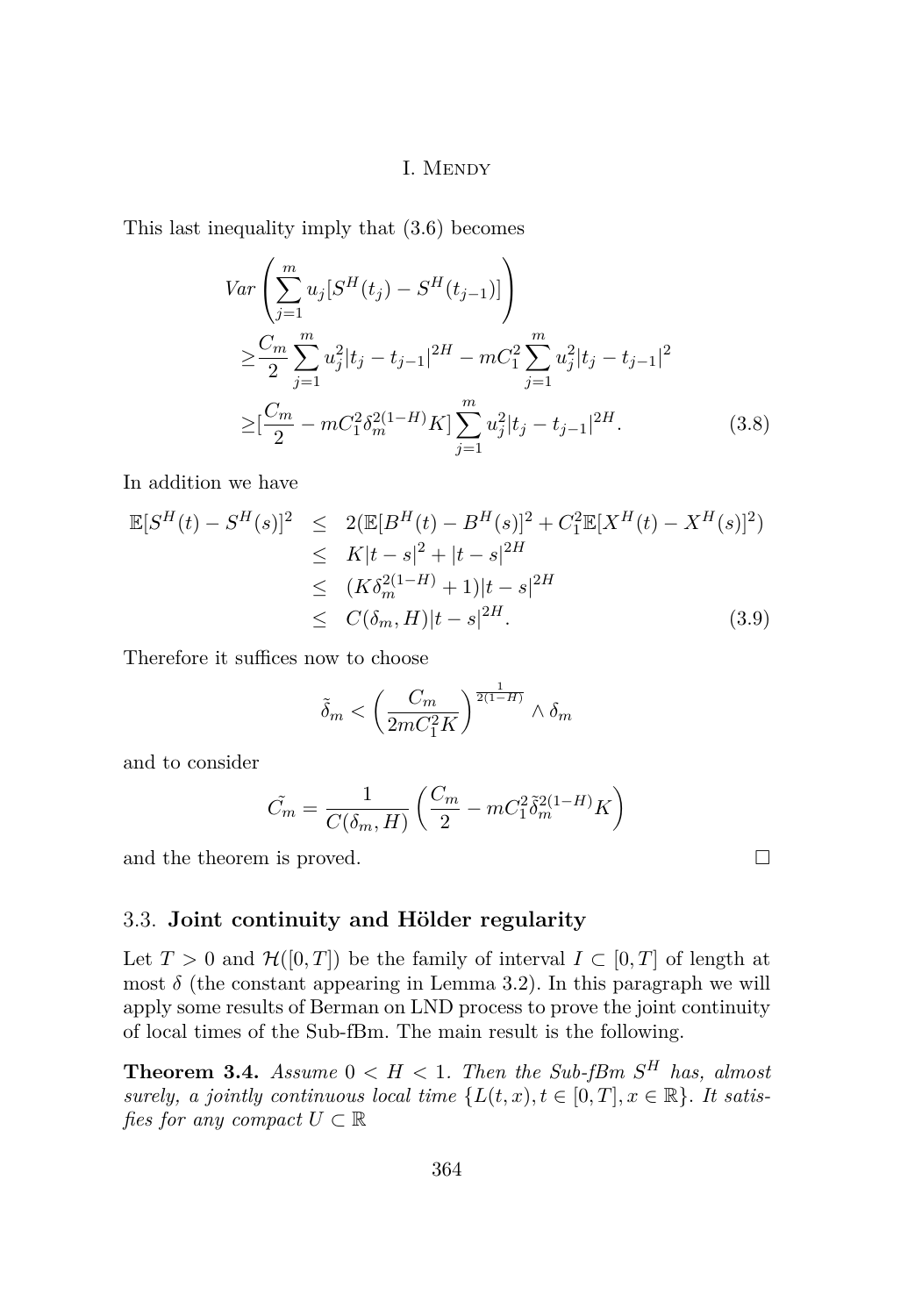<span id="page-9-0"></span>ON THE LOCAL TIME OF SUB-FRACTIONAL BROWNIAN MOTION

(i)

$$
\sup_{x \in U} \frac{L(t+h, x) - L(t, x)}{|h|^\lambda} < +\infty \text{ a.s.},\tag{3.10}
$$

*where*  $\lambda < 1 - H$  *and*  $|h| < \eta$ ,  $\eta$  *being a small random variable almost surely positive and finite,*

(ii) *for any*  $I \in \mathcal{H}([0,T]),$ sup *x*,*y*∈*U*,*x*<sup>≠</sup>*y*  $L(I, x) - L(I, y)$  $\frac{d}{dx} - y|_a^\alpha$  < +∞ *a.s.*, (3.11) *where*  $\alpha < 1 \wedge \frac{1-H}{2H}$  $\frac{-H}{2H}$ .

The proof of Theorem [3.4](#page-8-0) relies on the following upper bounds for the moments of the local times.

**Lemma 3.5.** *Assume*  $0 \lt H \lt 1$  *and let*  $\delta$  *be the constant appearing in Lemma* [3.2.](#page-4-0) For any even integer  $m \geq 2$  there exists a positive and finite *constant*  $C_m$  *such that, for any*  $t \in [0, +\infty[$ *, any*  $h \in (0, \delta)$ *, any*  $x, y \in \mathbb{R}$ *and any*  $\xi < 1 \wedge \frac{1-H}{2H}$ 2*H*

$$
\mathbb{E}[L(t+h,x) - L(t,x)]^{m} \leq C_{m} \frac{h^{m(1-H)}}{\Gamma(1+m(1-H))},
$$
(3.12)  

$$
\mathbb{E}[L(t+h,y) - L(t,y) - L(t+h,x) + L(t,x)]^{m} \leq C_{m}|y-x|^{m\xi}
$$
  

$$
\times \frac{h^{m(1-H(1+\xi))}}{\Gamma(1+m(1-H(1+\xi)))}.
$$
(3.13)

*Proof.* We will proof only  $(3.13)$ , the proof of  $(3.12)$  is similar. It follows from (25*.*7) in Geman and Horowitz [\[13\]](#page-17-0)(see also Boufoussi et al. [\[9\]](#page-17-0)) that for any  $x, y \in \mathbb{R}, t, t + h \in [0, +\infty]$  and for every even integer  $m \geq 2$ ,

$$
\mathbb{E}[L(t+h,y) - L(t,y) - L(t+h,x) + L(t,x)]^m
$$
  
=  $(2\pi)^{-m} \int_{[t,t+h]^m} \int_{\mathbb{R}^m} \prod_{j=1}^m [e^{-iyu_j} - e^{-ixu_j}]$   

$$
\times \mathbb{E}\left(e^{i\sum_{j=1}^m u_j S_{sj}^H}\right) \prod_{j=1}^m du_j \prod_{j=1}^m ds_j.
$$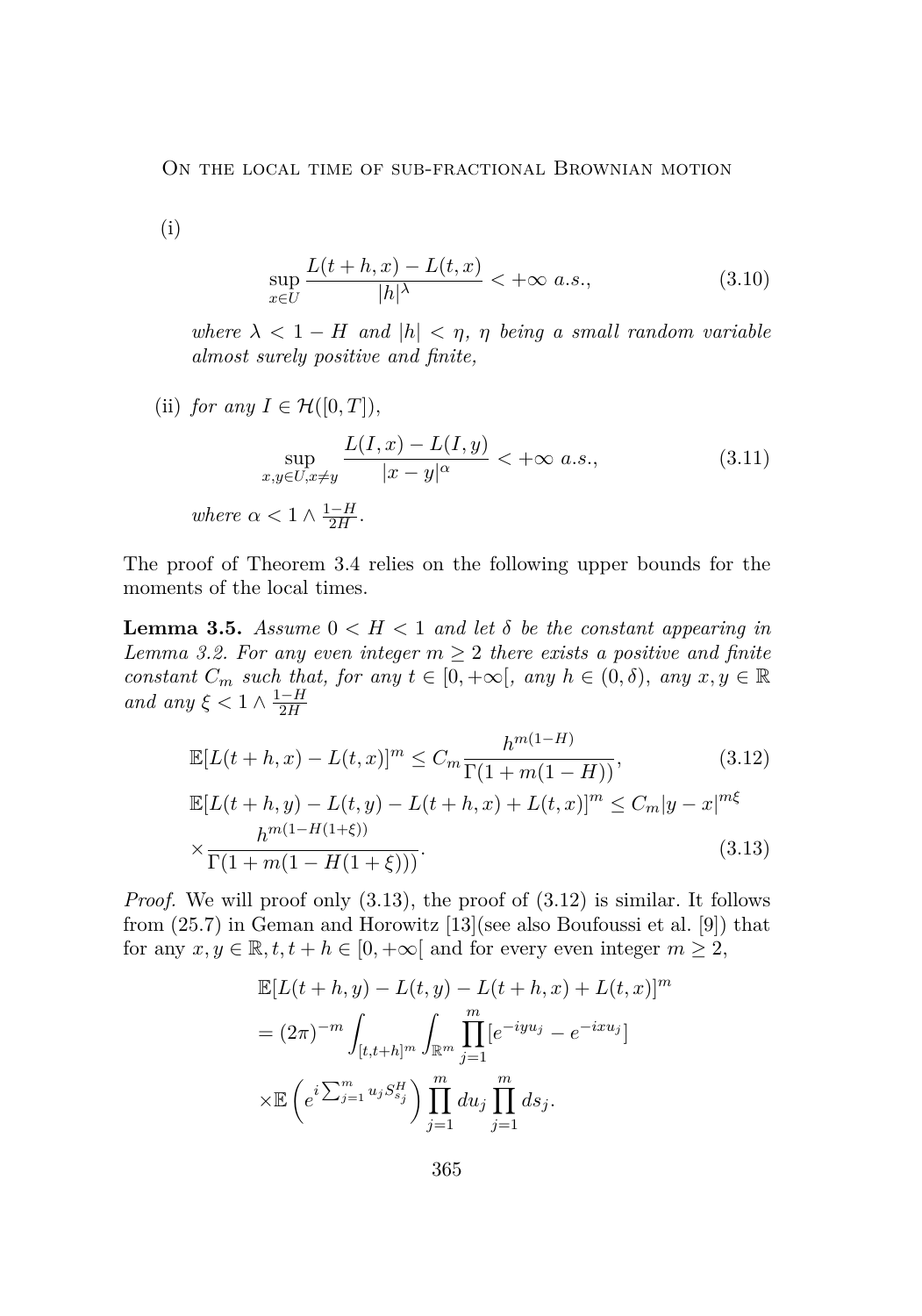Using the elementary inequality  $|1 - e^{i\theta}| \leq 2^{1-\xi} |\theta|^{\xi}$  for all  $0 < \xi < 1$  and any  $\theta \in \mathbb{R}$ , we obtain

$$
\mathbb{E}[L(t+h,y) - L(t,y) - L(t+h,x) + L(t,x)]^m \leq (2^{\xi}\pi)^{-m}m!|y-x|^{m\xi}
$$
  
 
$$
\times \int_{t < t_1 < \dots < t_m < t+h} \int_{\mathbb{R}^m} \prod_{j=1}^m |u_j|^{\xi} \mathbb{E}[\exp(i\sum_{j=1}^m u_j S_{t_j}^H)] \prod_{j=1}^m du_j \prod_{j=1}^m dt_j, (3.14)
$$

where in order to apply the LND property of  $S<sup>H</sup>$ , we replaced the integration over the domain  $[t, t+h]$  by over the subset  $t < t_1 < \cdots < t_m < t+h$ . We deal now with the inner multiple integral over the u's. Change the variable of integration by mean of the transformation

$$
u_j = v_j - v_{j+1}, j = 1, 2, \dots, m-1; u_m = v_m.
$$

Then the linear combination in the exponent in (3.14) is transformed according to

$$
\sum_{j=1}^{m} u_j S_{t_j}^H = \sum_{j=1}^{m} v_j (S_{t_j}^H - S_{t_{j-1}}^H),
$$

where  $t_0 = 0$ . Since  $S^H$  is a Gaussian process, the characteristic function in (3.14) has the form

$$
\exp\left(-\frac{1}{2}Var\left[\sum_{j=1}^{m}v_j(S_{t_j}^H - S_{t_{j-1}}^H)\right]\right).
$$
\n(3.15)

Since  $|x - y|^{\xi} \leq |x|^{\xi} + |y|^{\xi}$  for all  $0 < \xi < 1$ , it follows that

$$
\prod_{j=1}^{m} |u_j|^{\xi} = \prod_{j=1}^{m-1} |v_j - v_{j+1}|^{\xi} |v_m|^{\xi}
$$
\n
$$
\leq \prod_{j=1}^{m-1} (|v_j|^{\xi} + |v_{j+1}|^{\xi}) |v_m|^{\xi}.
$$
\n(3.16)

Moreover, the last product is at most equal to a finite sum of 2 *m−*1 terms of the form  $\prod_{j=1}^{m} |x_j|^{\xi \varepsilon_j}$ , where  $\varepsilon_j = 0, 1$  or 2 and  $\sum_{j=1}^{m} \varepsilon_j = m$ .

Let us write for simply  $\sigma_j^2 = \mathbb{E}\left(S_{t_j}^H - S_{t_{j-1}}^H\right)^2$ . Combining the result of Proposition [2.1,](#page-4-0)  $(3.15)$  and  $(3.16)$ , we get that the integral in  $(3.14)$  is dominated by the sum over all possible of  $(\varepsilon_1, \ldots, \varepsilon_m) \in \{0, 1, 2\}^m$  of the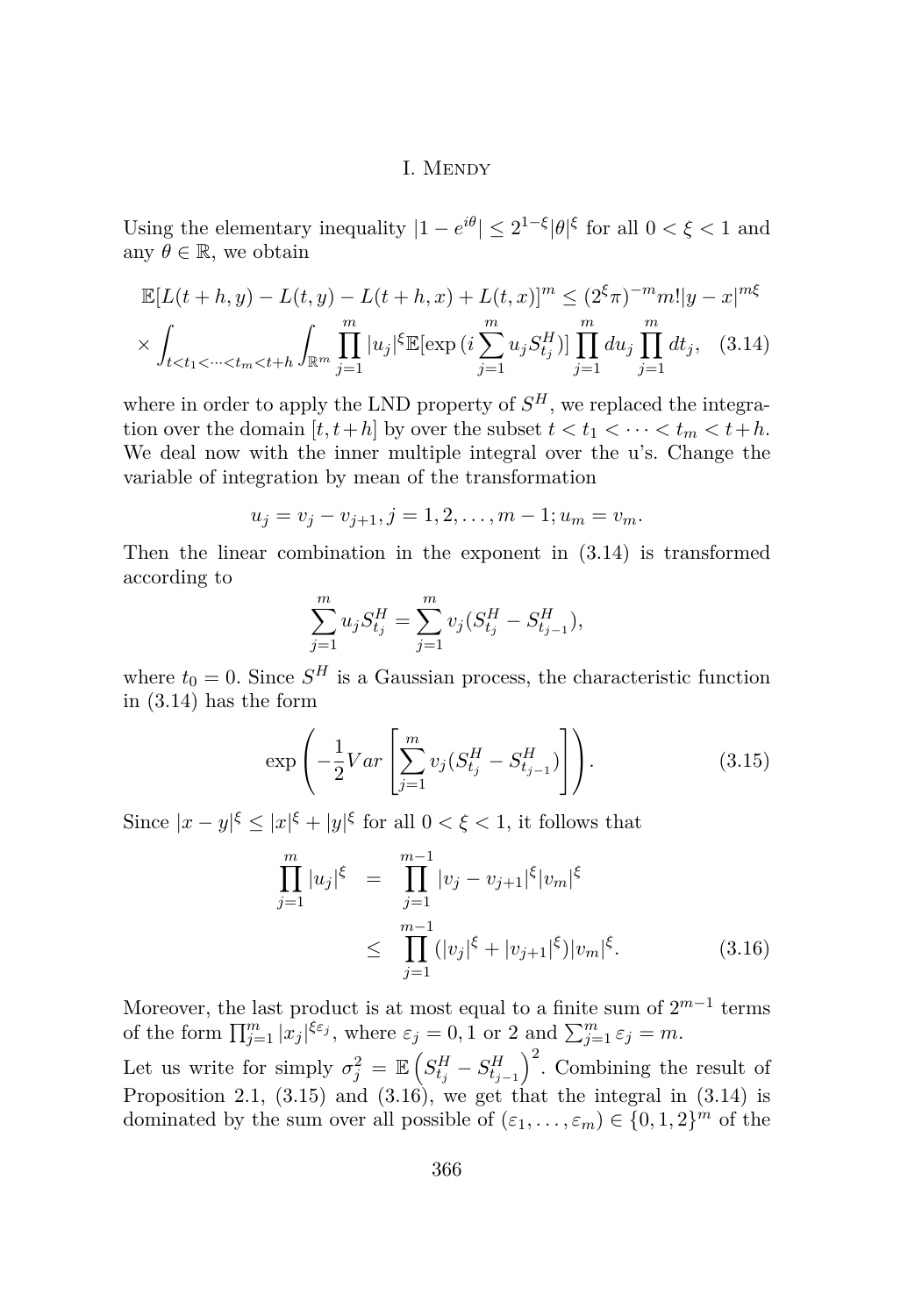<span id="page-11-0"></span>following

$$
\int_{t
$$

where  $C_m$  is the constant given in Proposition [2.1.](#page-4-0) The change of variable  $x_j = v_j \sigma_j$  converts the last integral to

$$
\int_{t < t_1 < \dots < t_m < t + h} \prod_{j=1}^m \sigma_j^{-1 - \xi \varepsilon_j} dt_1 \dots dt_m
$$
\n
$$
\times \int_{\mathbb{R}^m} \prod_{j=1}^m |x_j|^{\xi \varepsilon_j} \exp\left(-\frac{C_m}{2} \sum_{j=1}^m x_j^2\right) \prod_{j=1}^m dx_j.
$$

Let us denote

$$
J(m,\xi) = \int_{\mathbb{R}^m} \prod_{j=1}^m |x_j|^{\xi \varepsilon_j} \exp\left(-\frac{C_m}{2} \sum_{j=1}^m x_j^2\right) \prod_{j=1}^m dx_j.
$$

Consequently

$$
\mathbb{E}[L(t+h,y) - L(t,y) - L(t+h,x) + L(t,x)]^{m}
$$
  
\n
$$
\leq C_m J(m,\xi)|y-x|^{m\xi} \int_{t < t_1 < \dots < t_m < t+h} \prod_{j=1}^{m} \sigma_j^{-1-\xi \varepsilon_j} dt_1 \dots dt_m.
$$
 (3.17)

According to Lemma [3.2,](#page-4-0) for *h* sufficient small, namely  $0 < h < \inf(\delta, 1)$ , we have

$$
\mathbb{E}\left(S_{t_i}^H - S_{t_j}^H\right)^2 \ge C|t_i - t_j|^{2H} \text{ for all } t_i, t_j \in [t, t + h]. \tag{3.18}
$$

It follows that the integral on the right hand side of (3.17) is bounded, up to a constant, by

$$
\int_{t < t_1 < \dots < t_m < t + h} \prod_{j=1}^m (t_j - t_{j-1})^{-H(1 + \xi \varepsilon_j)} dt_1 \dots dt_m. \tag{3.19}
$$

Since,  $(t_j - t_{j-1})$  < 1, for all  $j \in \{2, ..., m\}$ , we have

$$
(t_j - t_{j-1})^{-H(1 + \xi \varepsilon_j)} < (t_j - t_{j-1})^{-H(1 + 2\xi)} \quad \forall \varepsilon_j \in \{0, 1, 2\}.
$$

Since by hypothesis  $\xi < \frac{1}{2H} - \frac{1}{2}$  $\frac{1}{2}$ , the integral in (3.19) is finite. Moreover, by an elementary calculation( cf. Ehm [\[12\]](#page-17-0)), for all  $m \geq 1, h > 0$  and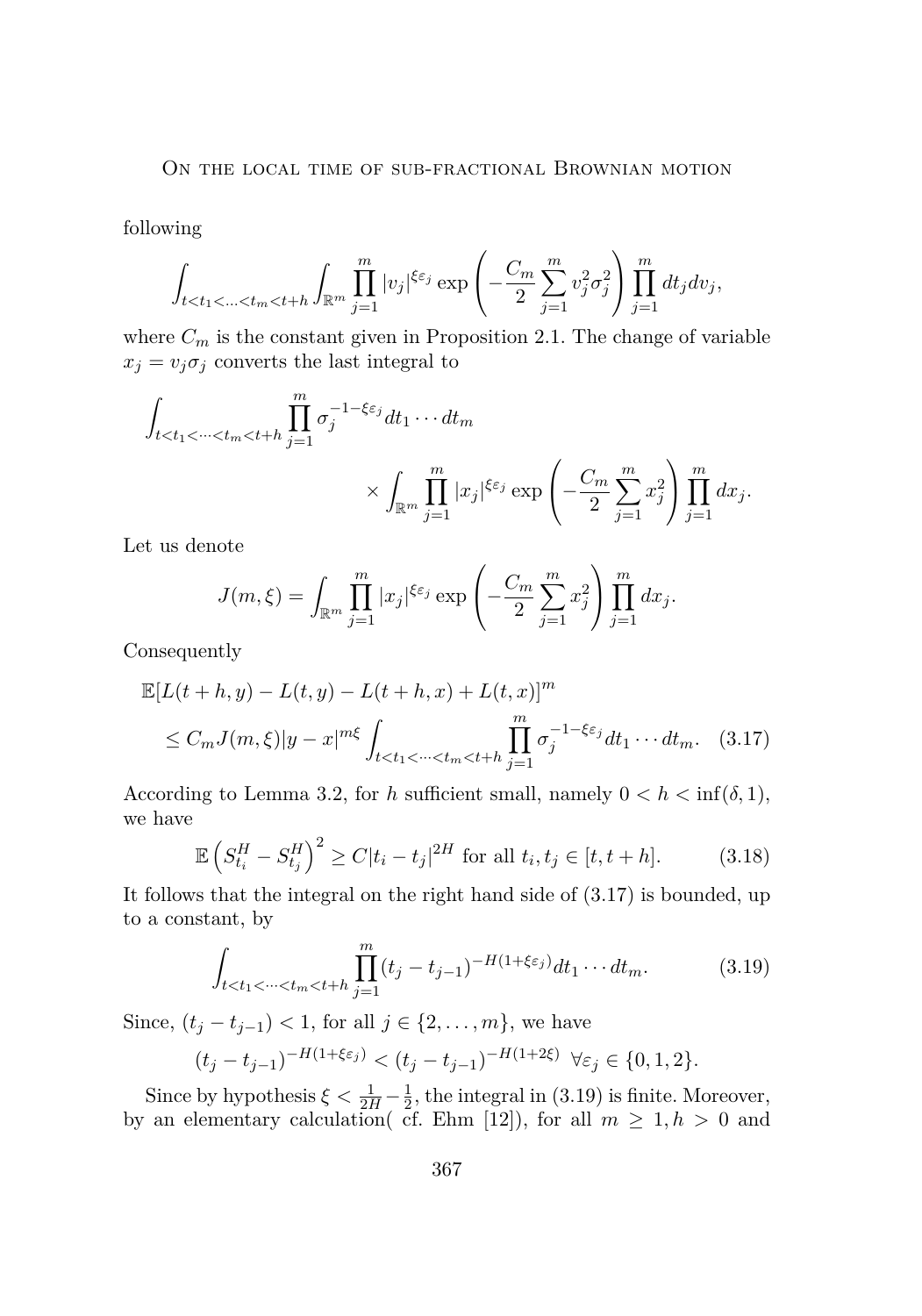$$
b_j < 1,
$$
  

$$
\int_{t < s_1 < \dots < s_m < t + h} \prod_{j=1}^m (s_j - s_{j-1})^{-b_j} ds_1 \dots ds_m =
$$
  

$$
h^{m - \sum_{j=1}^m b_j} \frac{\prod_{j=1}^m \Gamma(1 - b_j)}{\Gamma(1 + h - \sum_{j=1}^m b_j)},
$$

where  $s_0 = t$ . It follows that  $(3.19)$  is dominated by

$$
C_m \frac{h^{m(1-H(1+\xi))}}{\Gamma(1+m(1-H(1+\xi))},
$$

where  $\sum_{j=1}^{m} \varepsilon_j = m$ . Consequently

$$
\mathbb{E}[L(t+k,y) - L(t,y) - L(t+k,x) + L(t,x)]^m
$$
  
\n
$$
\leq C_m \frac{|y-x|^{m\xi} h^{m(1-H(1+\xi))}}{\Gamma(1+m(1-H(1+\xi))}.
$$

*Proof of Theorem [3.4.](#page-8-0)* Since  $L(0, x) = 0$  for all  $x \in \mathbb{R}$ , hence if we replace  $t$  and  $t + h$  by 0 and  $t$  respectively in 3.[13](#page-9-0), we obtain

$$
\mathbb{E}[L(t,y) - L(t,x)]^m \le \tilde{C}_m |y - x|^{m\xi}.
$$
\n(3.20)

The jointly continuity of the local time straightforward from [\(3.12\)](#page-9-0), [\(3.13\)](#page-9-0) and (3.20) and classical parameter Kolmogorov's theorem (c.f. Berman [\[5\]](#page-16-0), Theorem 5*.*1).

The Hölder condition (*i*) of Theorem 3*.*1 follows of [\(3.13\)](#page-9-0) and one parameter Kolmogorov's theorem (see also the proof Theorem 2 in Pitt [\[20\]](#page-18-0)).

We turn out to the proof of (*ii*). According to Theorem 3*.*1 in Berman [\[7\]](#page-16-0), the inequalities [\(3.12\)](#page-9-0), [\(3.13\)](#page-9-0) and (3.20) imply that (*ii*) holds for any  $\delta$  < 1 *− H*(1 + *ξ*), for all 0 <  $\xi$  < 1  $\land \frac{1-H}{2H}$  $\frac{2H}{2H}$ , Letting  $\xi$  tends to zero, we obtain the desired result.

As a classical consequence, we have the following result on the Hausdorff dimension of the level set. We refer to Adler [\[1\]](#page-16-0) and Baraka et al.[\[3\]](#page-16-0) for definition and results for the fractional Brownian motion.

**Proposition 3.6.** *With probability one, for any interval*  $I \subset [0, T]$ *, we have*

$$
dim{t \in I/S_t^H = x} = 1 - H,
$$
\n(3.21)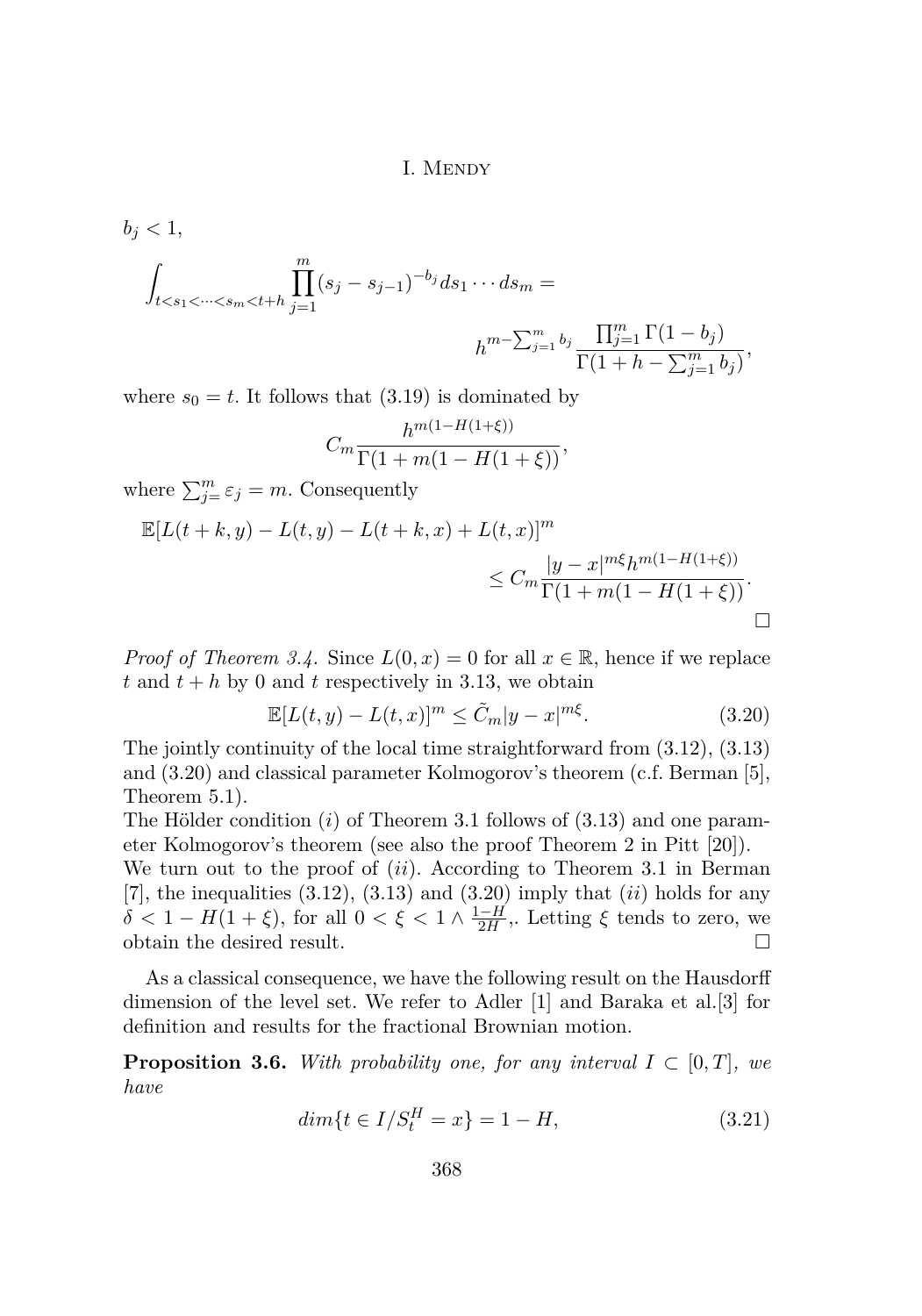<span id="page-13-0"></span>*for all*  $x$  *such that*  $L(t, x) > 0$ .

*Proof.* According to [\(3.9\)](#page-8-0) and Kolmogorov's theorem, the Sub-fBm is *β*-Hölder for every  $\beta < H$ . Moreover, the Sub-fBm has a jointly continuous local time, then Theorem 8*.*7*.*3 in Adler [\[1\]](#page-16-0) completes the proof of the upper bound, i.e  $dim{t \in I/S_t^H} = x$ ,  $\leq 1 - H$ , a.s. Now by (*i*) of Theorem [3.4,](#page-8-0) the jointly continuous local time of the Sub-fBm satisfies an uniform Hölder of any order smaller than of 1 *− H*. Then the Theorem 8*.*7*.*4 of Adler [\[1\]](#page-16-0) implies that  $dim{t \in I/S_t^H = x} \ge 1 - H$ , a.s. for all *x* such that  $L(t, x) > 0$ . This completes the proof.

### 4. **Chung's law for the Sub-fBm and pointwise Hölder exponent of local time**

The main result of this section is that the Sub-fBm satisfies the same form of Chung's law of iterated logarithm (LIL) as the fBm. For an excellent summary on LIL, we refer to the survey paper of Li and Shao [\[18\]](#page-17-0).

**Theorem 4.1.** *Assume*  $0 \lt H \lt 1$ *. Then the following Chung's law of iterated logarithm hold for the sub-fBm:*

$$
\liminf_{\delta \to 0} \sup_{s \in [t, t+\delta]} \frac{|S^H(t) - S^H(s)|}{(\delta / \log |\log(\delta)|)^H} = C(H), a.s.
$$
\n(4.1)

*where*  $C(H)$  *is the constant appearing in the Chung's law of fBm.* 

*Proof.* Conserving the same notations as above, we can write

$$
S^{H}(t) - S^{H}(s) = B^{H}(t) - B^{H}(s) + C_{1}(X^{H}(t) - X^{H}(s))
$$

According to Monrad and Rootzen [\[19\]](#page-17-0), the fBm  $B<sup>H</sup>$  satisfies (4.1). Then (4.1) will be proved if we show that

$$
\lim_{\delta \to 0} \sup_{s \in [t, t+\delta]} \frac{|X^H(t) - X^H(s)|}{(\delta / \log |\log(\delta)|)^H} = 0, a.s.
$$
\n(4.2)

According to [\(3.3\)](#page-5-0) there exists a positive constant *K* such that

$$
\sup_{s \in [t, t+\delta]} \mathbb{E}[X^H(t) - X^H(s)]^2 \le K\delta^2.
$$
\n(4.3)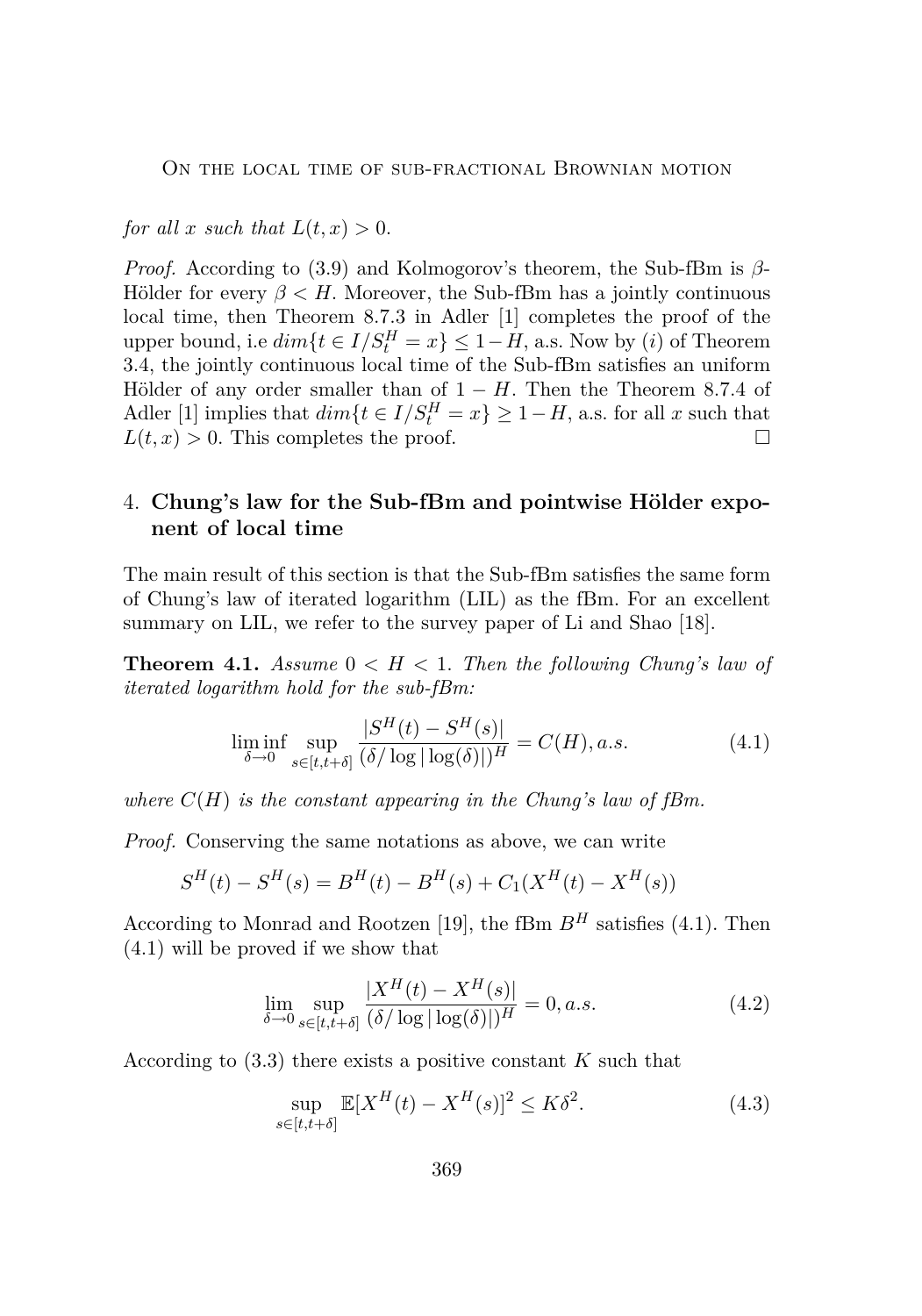Hence, according to Theorem 2*.*1 in Adler [\[2,](#page-16-0) page 43], and a symmetry argument, we obtain

$$
\mathbb{P}\left(\sup_{s\in[t,t+\delta]}|X^H(t) - X^H(s)| \ge u\right)
$$
  
\n
$$
\le 2\mathbb{P}\left(\sup_{s\in[t,t+\delta]}(X^H(t) - X^H(s)) \ge u\right)
$$
  
\n
$$
\le 4\exp\left(-\frac{\left(u - \mathbb{E}(\sup_{s\in[t,t+\delta]}(X^H(t) - X^H(s)))\right)^2}{K\delta^2}\right).
$$
 (4.4)

For the sake of simplicity, let  $\Lambda = \sup_{s \in [t, t + \delta]} (X^H(t) - X^H(s))$ . By (4.4), we obtain

$$
\mathbb{E}(\Lambda) \leq \int_0^{+\infty} \mathbb{P}\left(\sup_{s \in [t, t+\delta]} |X^H(t) - X^H(s)| > x\right) dx
$$
  
\n
$$
\leq 4 \int_0^{+\infty} \exp\left(-\frac{[x - \mathbb{E}(\Lambda)]^2}{K\delta^2}\right) dx
$$
  
\n
$$
= \frac{4\sqrt{K}\delta}{\sqrt{2}} \int_{-\frac{\sqrt{2}\mathbb{E}(\Lambda)}{\sqrt{K}\delta}}^{+\infty} e^{-\frac{y^2}{2}} dy
$$
  
\n
$$
\leq 4\sqrt{K\pi}\delta.
$$

It follows that

$$
(u - \mathbb{E}(\Lambda))^2 \ge \frac{1}{2}u^2 - (\mathbb{E}(\Lambda))^2 \ge \frac{1}{2}u^2 - 16K\pi\delta.
$$

Consequently, (4.4) becomes

$$
\mathbb{P}\left(\sup_{s\in[t,t+\delta]}|X^H(t) - X^H(s)| \ge u\right) \le C \exp\left(-\frac{u^2}{2K\delta^2}\right). \tag{4.5}
$$

Since  $H < 1$ , there exists  $0 < \xi < 1 - H$ . Consider  $\delta_n = n^{1/(2(\xi + H - 1))}$  and  $u_n = \delta_n^{H+\xi}$ . Therefore, according to (4.5), we have

$$
\sum_{n=1}^{\infty} \mathbb{P}\left(\sup_{s \in [t, t+\delta_n]} |X^H(t) - X^H(s)| \ge u_n\right) \le C \sum_{n=1}^{\infty} \exp\left(-\frac{1}{K}n\right) < \infty.
$$

It follows from the Borel-Cantelli lemma that there exists  $n_0 = n(\omega)$ such that for all  $n \geq n_0$ ,  $\sup_{s \in [t, t + \delta_n]} |X^H(t) - X^H(s)| \leq \delta_n^{H+\xi}$  almost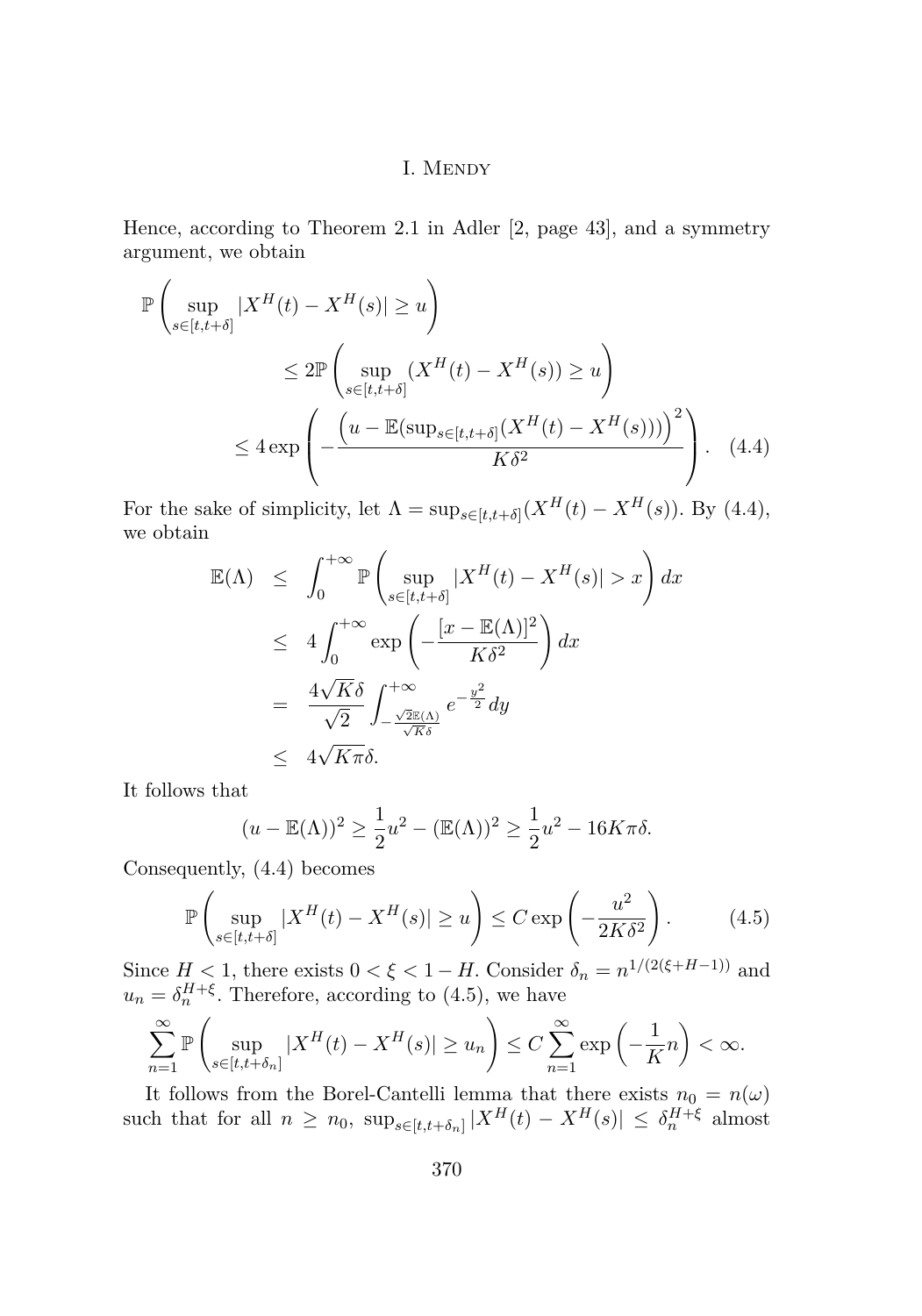surely. Furthermore, for  $\delta_{n+1} \leq \delta \leq \delta_n$ , we have almost surely

$$
\sup_{s \in [t, t+\delta]} |X^H(t) - X^H(s)| \leq \sup_{s \in [t, t+\delta_n]} |X^H(t) - X^H(s)|
$$
  
\n
$$
\leq \delta_n^{H+\xi}
$$
  
\n
$$
\leq \delta^{H+\xi} \left(\frac{\delta_n}{\delta_{n+1}}\right)^{H+\xi}
$$
  
\n
$$
\leq 2^{\theta} \delta^{H+\xi}, a.s.,
$$
  
\nwhere  $\theta = \frac{H+\xi}{2(1-H-\xi)}$ .

Hence,

$$
\lim_{\delta \to 0} \sup_{s \in [t, t+\delta]} \frac{|X^H(t) - X^H(s)|}{(\delta / \log |\log(\delta)|)^H} \le 2^{\theta} \lim_{\delta \to 0} \delta^{\xi} (\log |\log(\delta)|)^H = 0 \quad a.s.
$$

Consequently [\(4.2\)](#page-13-0) is proved. This completes the proof of the Theorem.  $\Box$ 

*Remark 4.2.* The main interest of the previous proof is that it can be used to generalized many other LIL known for the fBm to the Sub-fBm. For example, we have the LIL given in Li and Shao [\[18,](#page-17-0) equation (7.5)], for the fBm to the Sub-fBm as follows

$$
\limsup_{\delta \to 0} \sup_{s \in [t, t+\delta]} \frac{|S^H(t) - S^H(s)|}{\delta^H(\log |\log(\delta)|)^{\frac{1}{2}}} = C(H), \text{ a.s.}
$$
  
where  $C(H) = \sqrt{\frac{2\pi}{H\Gamma(2H)\sin(\pi H)}}$ .

The Chung laws are known to be linked to the optimality of the moduli of continuity of local times of stochastic processes. More precisely:

**Lemma 4.3.** *The following lower bounds for the moduli of continuity of local times holds*

$$
\frac{1}{2C(H)} \le \limsup_{\delta \to 0} \sup_{x \in \mathbb{R}} \frac{L(t+\delta, x) - L(t, x)}{\delta^{1-H} (\log \log(\delta^{-1}))^H}, a.s.
$$
\n(4.6)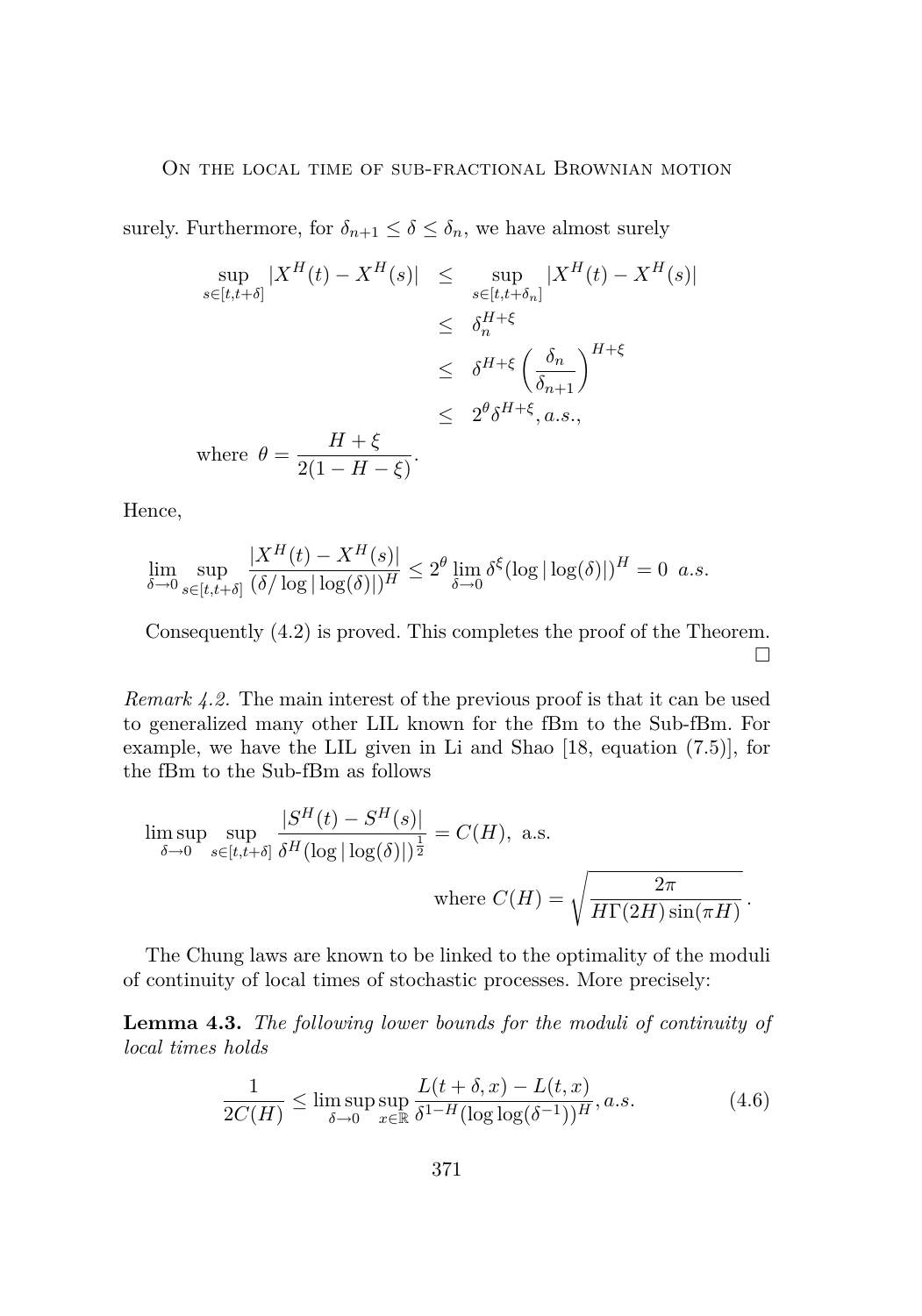<span id="page-16-0"></span>*Proof.* Combining [\(4.1\)](#page-13-0) and the following elementary computation

$$
\delta = \int_{\mathbb{R}} L([t, t + \delta], x) dx
$$
  
\n
$$
\leq \sup_{x \in \mathbb{R}} L([t, t + \delta], x) \sup_{s, s' \in [t, t + \delta]} |S^H(s) - S^H(s')|
$$
  
\n
$$
\leq 2 \sup_{x \in \mathbb{R}} L([t, t + \delta], x) \sup_{s \in [t, t + \delta]} |S^H(t) - S^H(s)|
$$

we obtain the lemma.  $\Box$ 

**References**

- [1] R. J. Adler *The geometry of random fields*, John Wiley & Sons Ltd., Chichester, 1981, Wiley Series in Probability and Mathematical Statistics.
- [2] , *An introduction to continuity, extrema, and related topics for general Gaussian processes*, Institute of Mathematical Statistics Lecture Notes—Monograph Series, 12, Institute of Mathematical Statistics, Hayward, CA, 1990.
- [3] D. Baraka, T. Mountford & Y. Xiao "Hölder properties of local times for fractional Brownian motions", *Metrika* **69** (2009), no. 2- 3, p. 125–152.
- [4] S. M. Berman "Local times and sample function properties of stationary gaussian processes", *Trans. Amer. Math. Soc.* **137** (1969), p. 277–299.
- [5]  $\qquad \qquad$ , "Gaussian processes with stationary increments: Local times and sample function properties", *Ann. Math. Statist.* **41** (1970), p. 1260–1272.
- [6]  $\qquad \qquad$ , "Local nondeterminism and local times of gaussian processes", *Indiana University Mathematical Journal* **23** (1973), p. 69– 94.
- [7] S. M. Berman "Gaussian sample functions: Uniform dimension and Hölder conditions nowhere", *Nagoya Math. J.* **46** (1972), p. 63– 86.
- [8] T. L. G. Bojdecki, L. G. Gorostiza & A. Talarczyk "Some extensions of fractional brownian motion and sub-fractional brownian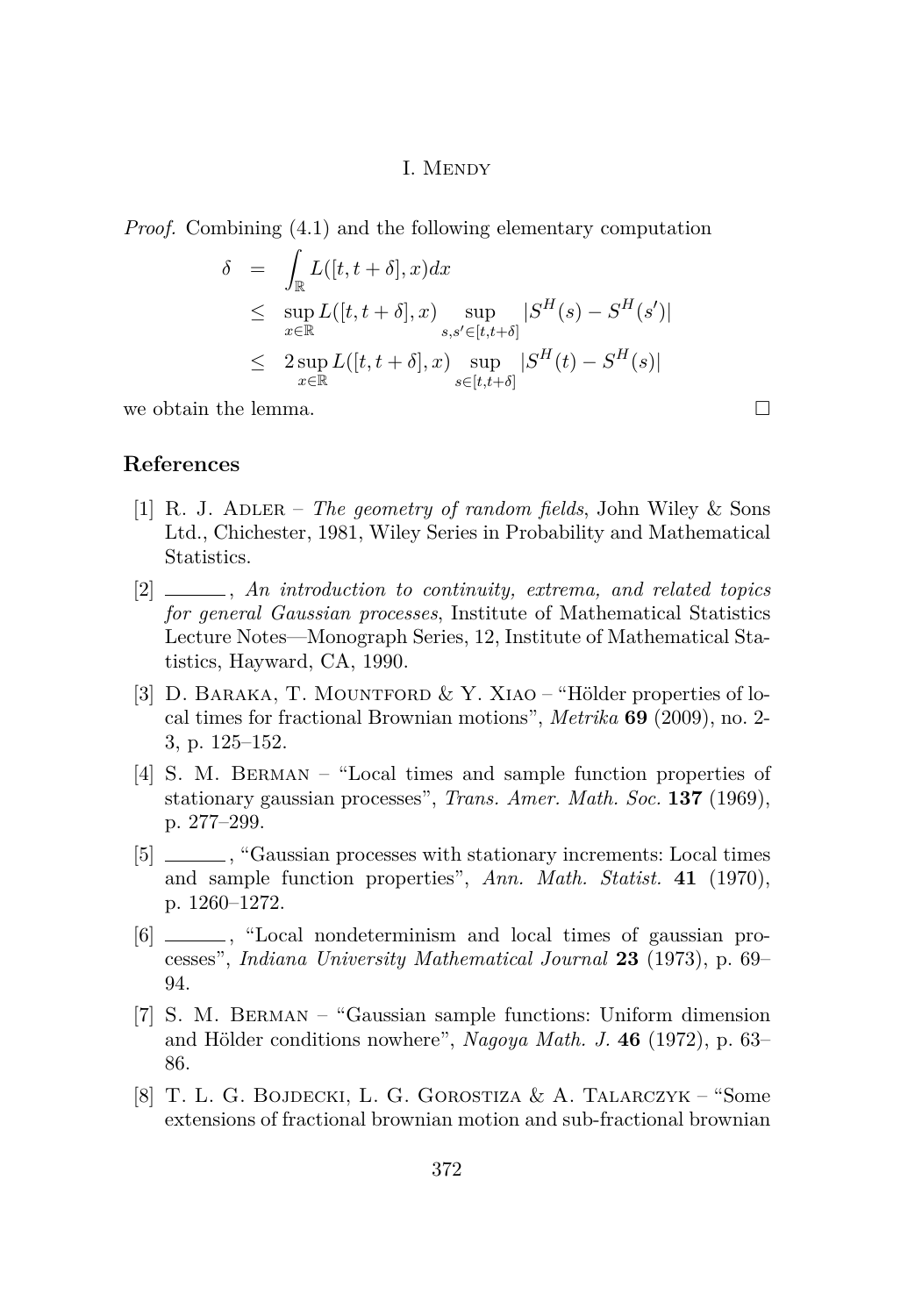<span id="page-17-0"></span>motion related to particule systems", *Electron. Comm. Probab.* **32** (2007), p. 161–172.

- [9] B. BOUFOUSSI, M. DOZZI & R. GUERBAZ "On the local time of the multifractional brownian motion", *Stochastics and stochastic repports* **78** (2006), p. 33–49.
- [10] J. RUIZ DE CHÁVEZ & C. TUDOR "A decomposition of subfractional Brownian motion", *Math. Rep. (Bucur.)* **11(61)** (2009), no. 1, p. 67–74.
- [11] M. Csörgő, Z. Y. Lin & Q. M. Shao "On moduli of continuity for local times of Gaussian processes", *Stochastic Process. Appl.* **58** (1995), no. 1, p. 1–21.
- [12] W. Ehm "Sample function properties of multi-parameter stable processes", *Z. Wahrsch. Verw. Gebiete* **56** (1981), p. 195–228.
- [13] D. Geman & J. Horowitz "Occupation densities", *Annales of probability* **8** (1980), p. 1–67.
- [14] R. GUERBAZ "Local time and related sample paths of filtered white noises", *Annales Mathematiques Blaise Pascal* **14** (2007), p. 77–91.
- [15] N. Kôno "Hölder conditions for the local times of certain gaussian processes with stationary increments", *Proceeding of the Japan Academy* **53** (1977), p. 84–87.
- [16] N. Kôno & N. R. Shieh "Local times and related sample path proprieties of certain selfsimilar processes", *J. Math. Kyoto Univ.* **33**  $(1993)$ , p.  $51-64$ .
- [17] P. LEI & D. NUALART "A decomposition of the bifractional brownian motion and some applications", *Statist. Probab. Lett* **779** (2009), p. 619–624.
- [18] W. V. Li & Q.-M. Shao "Gaussian processes: inequalities, small ball probabilities and applications", in *Stochastic processes: theory and methods*, Handbook of Statist., vol. 19, North-Holland, Amsterdam, 2001, p. 533–597.
- [19] D. MONRAD & H. ROOTZÉN "Small values of gaussian processes and functional laws of the iterated logarithm", *Probab. Th. Rel. Fields* **101** (1995), p. 173–192.